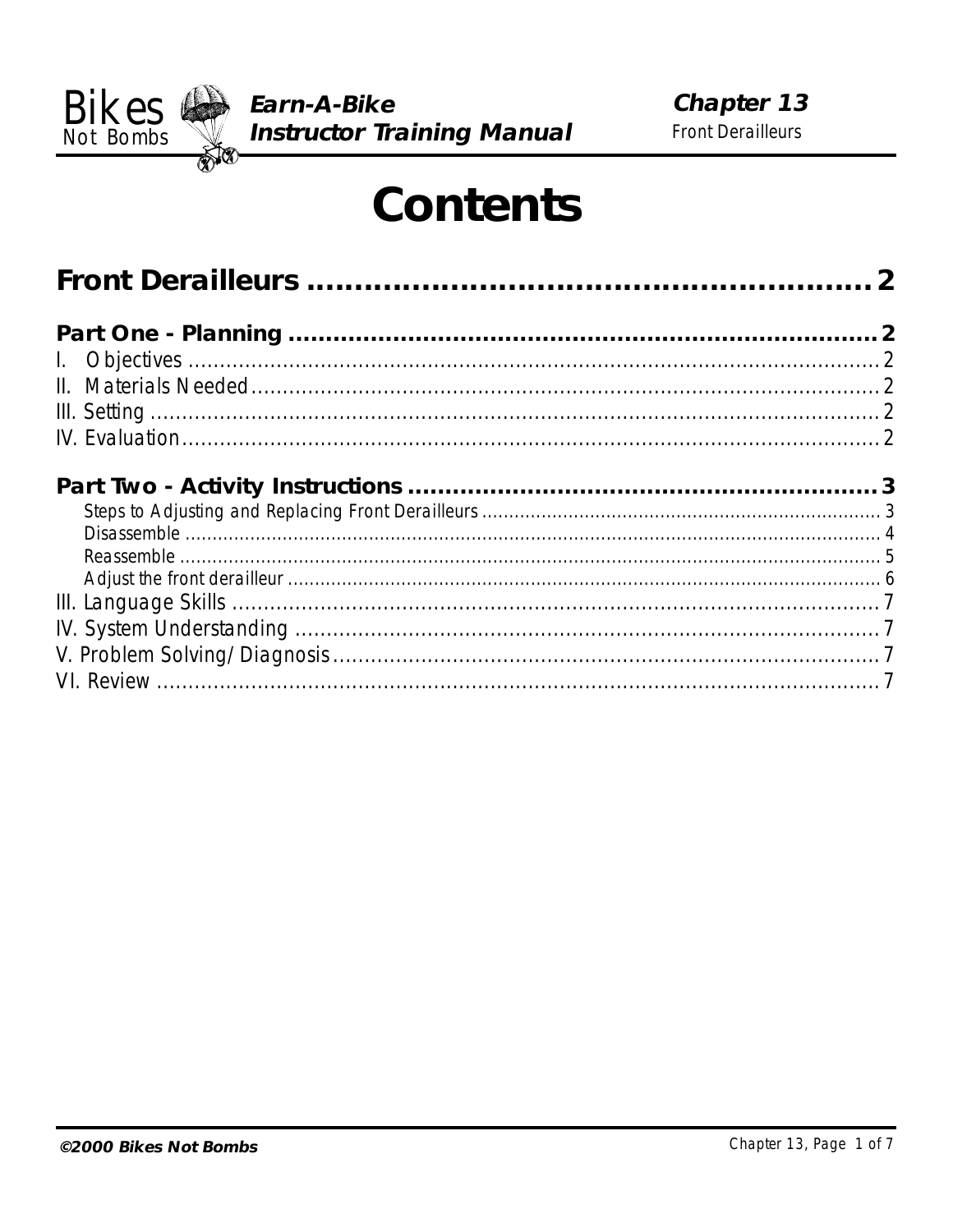<span id="page-1-0"></span>**Earn-A-Bike Not Bombs Well Instructor Training Manual** Front Derailleurs **Bikes** Earn-A-Bike **Chapter 13**<br>Not Bambs Instructor Training Manual Front Derailleurs

## **Front Derailleurs Part One - Planning**

#### **I. Objectives**

- A. Student can identify a front derailleur in need of adjustment.
- B. Student can name the parts of the front derailleur system and the tools used on it.
- C. Student becomes more familiar with the math concepts of perpendicular and parallel.
- D. Student becomes more familiar with the physics concepts of friction, force and tension.
- E. Student can describe all the major steps of front derailleur placement and adjustment, and follow all the steps.

#### **Demonstration Parts**

(all removed from bike) Front Derailleur **Shifter** Cable Housing Drive-side Cranks

#### **Tools**

Box Wrench set (8-10 mm) Allen Wrenches Adjustable Wrench Flat-ended screwdriver Phillips screwdriver Fourth Hand Tool Pliers

#### **Other Materials**

Grease Penetrating Oil Rags Rubber Gloves Ruler or straight edge

#### **II. Materials Needed**

**III. Setting** Workshop, with tool benches, bike repair stand and bike storage.

#### **IV. Evaluation**

- A. Teacher Observation During Work Session Rotate amongst the students as you work. Observe for general mechanics skills (e.g. body mechanics, tool use), work habits (e.g. keeping part orderly, replacing tools), and ability to follow the steps of the process in the proper order. Observe for problem solving skills: Is student using visual observations? Is student able to pose questions whose answers will help her/him come up with a solution?
- B. Oral Review at end of work session.
	- 1) **Language**: How many of the parts and specialty tools can students identify? Passively? Actively?
	- 2) **Systems:** Can the student say what components are part of the system on which we worked? How do they function as a whole?
	- 3) **Process:** How many of the steps of the process can students name? Can they get the steps in the correct order?
- C. Written Evaluation How well can student narrate what she did that day on her time sheet?

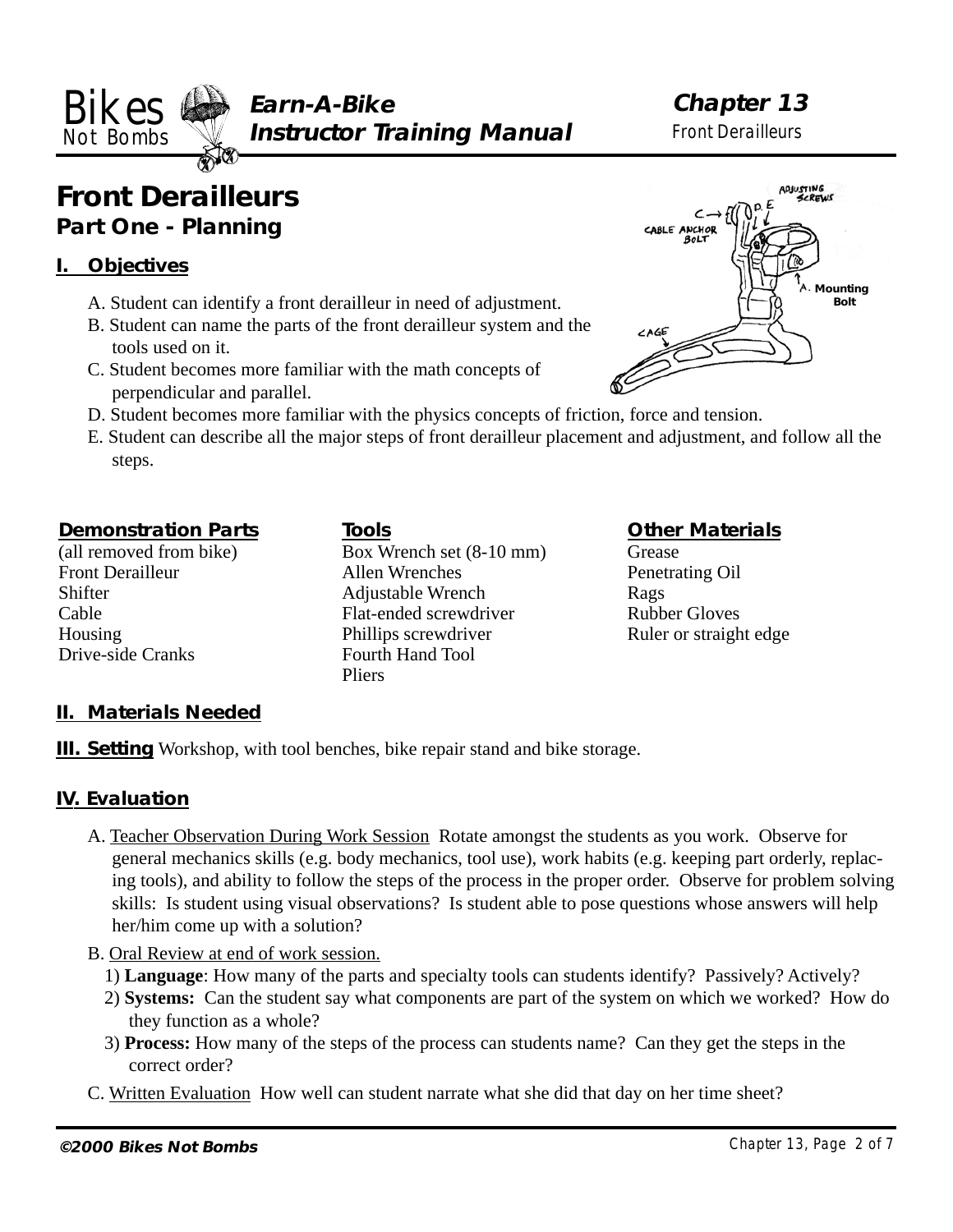<span id="page-2-0"></span>**Earn-A-Bike Not Bombs Well Instructor Training Manual** Front Derailleurs **Bikes** Earn-A-Bike **Chapter 13**<br>Not Rambs Instructor Training Manual Front Derailleurs

### **Part Two - Activity Instructions**

**I. Tool Check!** Students & instructors enter the tool area and confirm as a group that all the tools are there.

#### **II. Process**

- **A. Goal** What are we trying to get done when we replace and/or adjust a front derailleur? Have you ever ridden a bike where the chain wouldn't shift on the front chain rings? What can happen? How hard it is to pedal? The main purpose of the bike's front derailleur is to keep the chain from falling off on the front chain rings and to shift the chain from chain ring to chain ring in order to make the pedaling harder or easier (change the gear ratio) depending on what the rider desires.
	- A well done front derailleur adjustment or replacement makes sure that:
	- the front derailleur is adjusted so that the chain does not fall off the chain rings when shifting the gears;
	- the chain shifts smoothly from sprocket to sprocket without excessive grinding;
	- the chain does not rub on the front derailleur cage except maybe slightly when in the small chainring in the front and small cog in the rear (a "crossover gear").
- **B. Steps to Adjusting and Replacing Front Derailleurs** Go over the names of each step, as a list. Then describe each step to the students and have them each carry out that step on their bikes before you move the group onto the next step.
	- **1. Evaluate Condition** of as many parts as possible w/o disassembly.
		- a) Check Adjustment Try shifting the front derailleur. How does it work? Does the chain rub a lot or come off the chain rings?
		- b) Cable and Housing Is the exposed part of the cable rusty or frayed? Is your housing broken or rusting?
		- c) Shifter Is your shifter pivoting smoothly?
	- **2. Decide if Front Derailleur Needs to be Replaced or Adjusted** If the derailleur seems to pivot smoothly, isn't bent, and the limit screws work then there shouldn't be any reason to replace the derailleur. It's always a good idea to replace a rusty cable or broken housing but if your front derailleur is in working order you can skip to step 8 (Adjustment). If you want to teach front derailleur installation anyhow, here are the steps to do it.

#### **3. Figuring Out What You've Got**

Before we can begin to take apart and replace our front derailleur cable system we've got to figure out just what we've got on our hands. Unlike hubs, rear derailleurs, and all rotational systems, many front derailleurs do not resemble each other in some key aspects. Front derailleurs are the most varied of any bike part in their technology and the most difficult to adjust. Much like the rear derailleur, in most cases, the front derailleur relies on a pivoting parallelogram. (Show students how a double pivot parallelogram allows the derailleur to move in a straight line across the chain rings rather than swinging in a circular motion if there was only one pivot point.)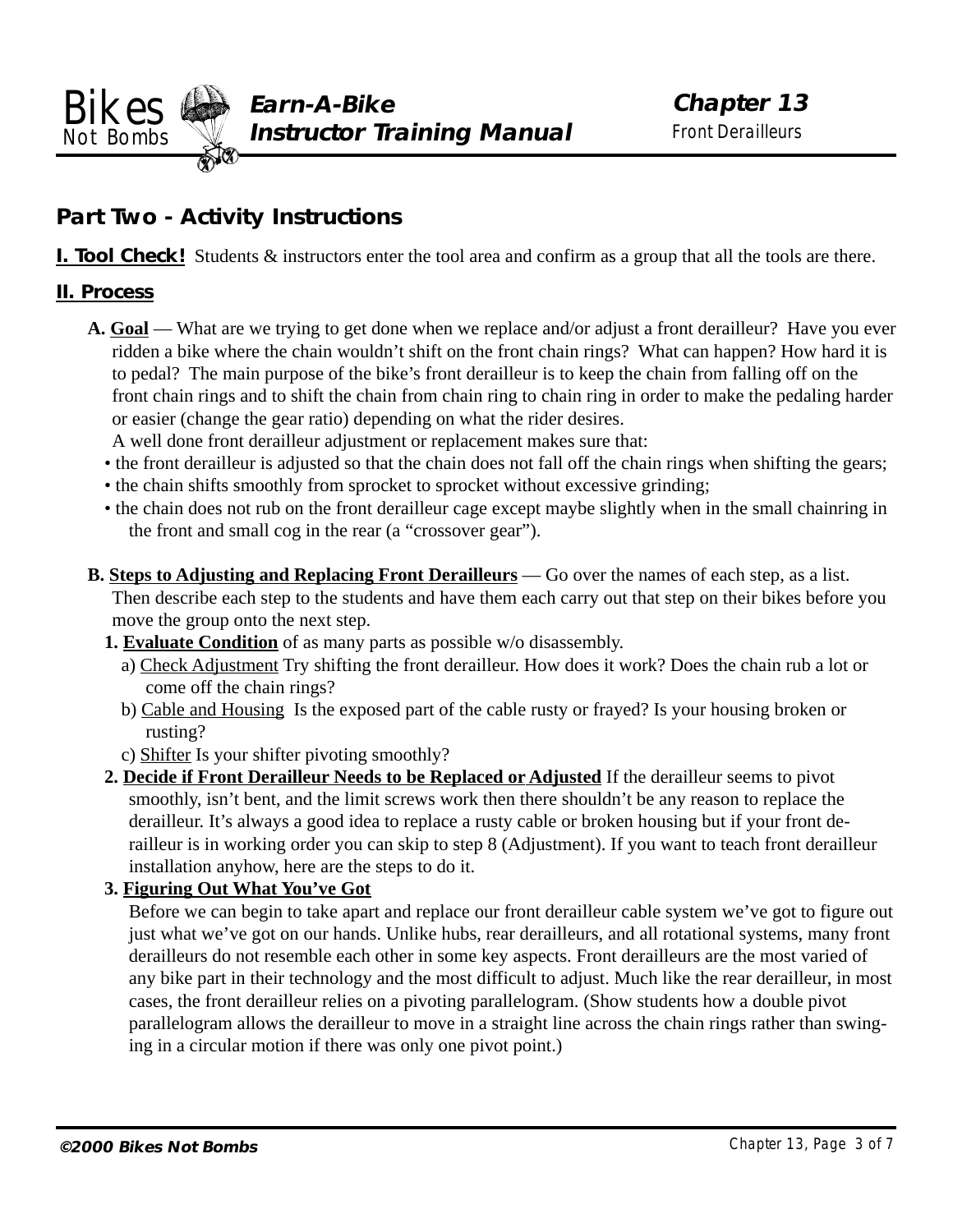<span id="page-3-0"></span>

**3. Figuring Out What You've Got** (continued)

Most likely the kinds of derailleurs that you will encounter fall into these categories:

- 1) Top swing/Bottom pull
- 2) Bottom swing/ Top pull
- 3) Bottom swing/ Bottom pull
- 4) Bottom Swing/ Top pull (see diagram)

There are other types of front derailleurs out there, some based on a shaft inside a box and others that have single pivot swing arms encased in plastic. The principles covered here really only deal with the four main types of front derailleurs mentioned above.

The type of derailleur you've got depends on two factors: 1) The direction that the cable comes from to pull the derailleur, and 2) where the parallelogram is postioned in relation to the mounting of the derailleur itself. A top swing/



bottom pull would have the parallelogram positioned above the mounting of the derailleur and the cable would be routed underneath the bottom bracket thus pulling the derailleur arm from the bottom.

Once you've determined what kind of derailleur you're dealing with (if you don't think you can remember, write it down) make sure that you've got a working replacement available before discarding your old one. Now you can start into the disassembly.

#### **4. Disassemble**

- a) Detach the derailleur cable by loosening the cable anchor bolt and let the cable hang loose
- b) Unscrew the derailleur cage bolt, also called the *entretois*. This is the bolt at the back of the derailleur cage that separates the two cage arms. Be careful to keep track of the spacer from the *entretois* as well as the bolt itself. If you don't unscrew this bolt, the chain will still be threaded through the derailleur cage even after you've taken the derailleur off the bike. You have the option of breaking the chain in order to get the front derailleur off but unless you're going to break the chain anyway, I don't recommend removing the derailleur in this way.
- c) Unscrew the derailleur mounting bolt
- d) Remove the derailleur from the seat tube.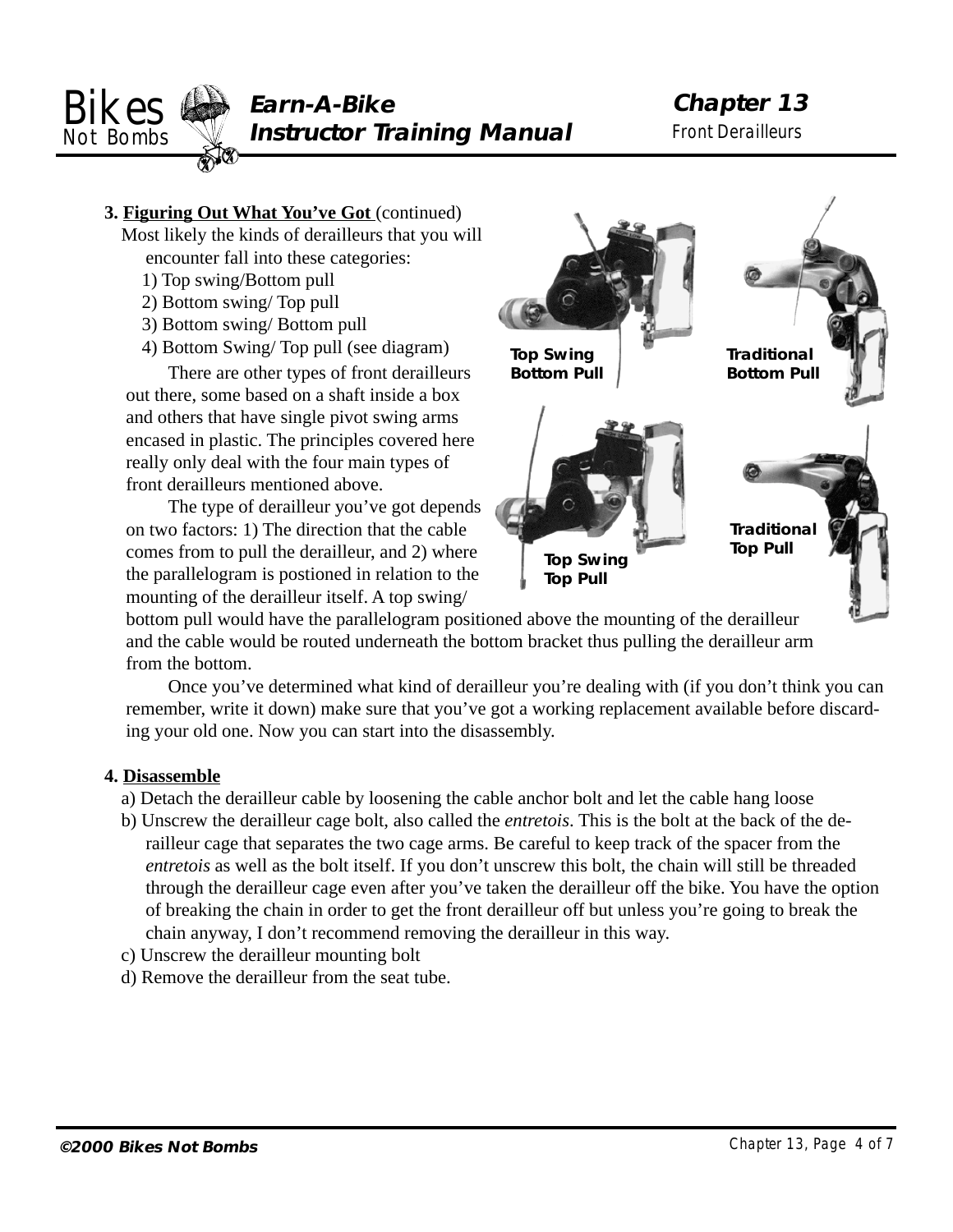<span id="page-4-0"></span>

#### **5. Clean and Inspect**

Take some light oil or solvent and a tooth brush and scrub the derailleur. Since there are so many small parts, it's nice to have a compressor hose around to spray the derailleur once you've scrubbed it down. Inspect:

- a) Cables and housing- Rusty, frayed, or broken? Cable bent too much to go back through the housing?
- b) Derailleur cage- Is it bent?
- c) All bolts and nuts- Stripped?
- d) Limiter screws- Turn easily and are not stripped?
- **6. Replace Parts** Parts are rarely replaced on derailleurs, since each model derailleur usually has slightly different dimensions. However, if you have a good supply of used parts around, you can often find a new limiter screw, *entretois*, or anchor bolt from a matching derailleur. The other parts of the system that do need replacing more frequently happily are made to a common standard: the cables, housing, and the cable and housing ends.



- **7. Reassemble** This is just disassembly in reverse.
	- a) Thread the chain through the derailleur cage and replace the cage bolt (*entretois*), making sure not the forget the spacer on the bolt.
	- b) Reattach the derailleur to the seat tube of the frame, making sure the central part of the cage clears the teeth of the largest chain ring by 1 mm (in the case of some Biopace chain rings the distance may vary so make sure to spin your chain rings to be sure) *and*
	- c) Make sure the outside edge of the cage is parallel to the chain when it is on large ring in the front and small cog in the back.
- d) With your shifter all the way down, i.e. as if the chain were in the smallest chain ring, attach the cable to the derailleur with the anchor bolt. As with the rear derailleur, the are many signs to tell you how your cable should be routed. The best bet is to remember how it was routed before you took it apart. But, if you've forgotten, here are some pointers.
	- *i*. Look under the bottom bracket for your cable guide. There should be two places for a cable to move through. One should follow the line of the drive side chain stay. That's the guide for the rear derailleur cable. The other guide should curve up between the two chain stays. That's your front derailleur cable guide.
	- *ii.* If you don't see a cable guide underneath your bottom bracket, then most likely your cable goes above the bottom bracket. Look for a possible brazed-on or bolted-on cable guide that routes the cable just above the bottom bracket and up to the front derailleur.
	- *iii.* If you don't see a cable guide anywhere, then your cable is most likely routed through a short piece of housing that goes from a housing stop brazed onto the down tube close to the bottom bracket. This short piece of housing reaches, in a curve that touches the top of the bottom bracket, to the base of the front derailleur.
	- *iv.* If the derailleur is top pull then you won't have any cable guides at all.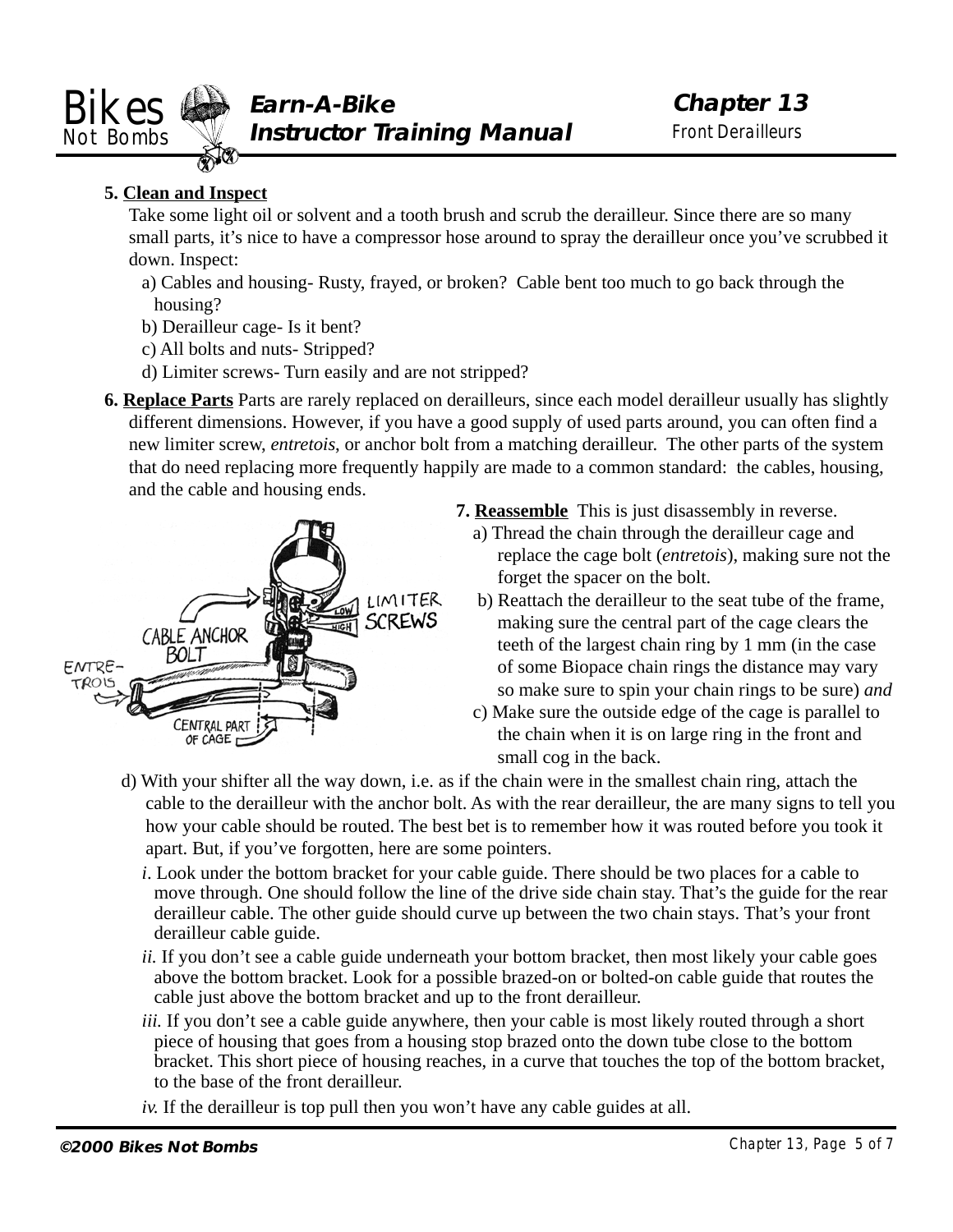<span id="page-5-0"></span>

#### **7. Reassemble - continued**

- e) If you are using a new cable, you must pre-stretch it at this point. After attaching it with the cable anchor bolt, grab an exposed portion of the cable and pull it as hard as you can ten times.
- \*\*\* Special note: In many cases there is a small metal tab that overlaps the spot where your cable mounting bolt is. Your cable does not go behind this tab. The cable goes over the tab and is pulled tight so that it comes perpendicular to the derailleur itself. This creates a higher leverage point and thus a better swing of the derailleur. The tab is there to keep the correct orientation of the anchor bolt.

#### **8. Adjust the front derailleur** Instructions for Index Shifting and a Triple Chainring

- a) Put chain on big chain ring and little cog and set the outer limiter screw so that the cage just clears the chain (1 mm or less).
- b) Put chain on little chain ring and big cog, set inner limiter screw so that cage just clears chain on the inside by 1 mm.
- c) Make sure that each barrel adjustor is screwed all that way down and then unscrewed 2-3 clicks. Loosen the cable anchor bolt, pull the cable through it until it is "hand-tight", i.e. you pull the cable taught with your hand and screw the anchor bolt back down on it - keep the derailleur in the position you put it in in the previous step while you do this!
- d) Keeping chain on big cog in back, shift onto big chain ring in front. Then shift back down onto the center chainring. With a new cable (even though you have pre-stretched) adjust the cable tension so that the derailleur cage is just barely brushing the chain on the inside. With an old cable, adjust it so that the chain just barely clears the cage on the inside.

#### **9. Adjust the front derailleur** Instructions for Friction Shifting

Follow steps a) and b) of Section 8. above, and you should be done.

- **10. Test Ride** All gear systems can behave differently when you are actually riding the bike than they do when you are testing them with the bike up in a workstand. (What are some of the possible reasons for this?) Put a screw driver that fits your limiter screws and the tool needed to loosen the anchor bolt in you pocket and go out for a brief ride.
	- a) Put chain on big chain ring and little cog in back, and try shifting back and forth from the large to small chainring at least five times.
		- *i.* If the chain falls off on the inside, turn the inner limiter screw in  $1/4$  turn and try again.
		- *ii.* If the chain falls off on the outside, turn the outer limiter screw in 1/4 turn and try again.
		- *iii.* If the chain doesn't go smoothly up onto the largest chainring, you need to tighten the cable using the barrel adjuster (you *tighten* the cable by *unscrewing* the barrel adjustor). Unscrew it one turn and try again.
		- *iv.* If the chain won't go down onto the smallest chainring, it could be that the cable is too tight, or that the limiter screw is too far in? How can you tell which item to adjust? (You can see the bottom of the limiter screw and check whether it is bottomed out against the stop on the derailleur. If not, it is excess cable tension that is keeping the derailleur from moving the chain down onto the smallest chainring.